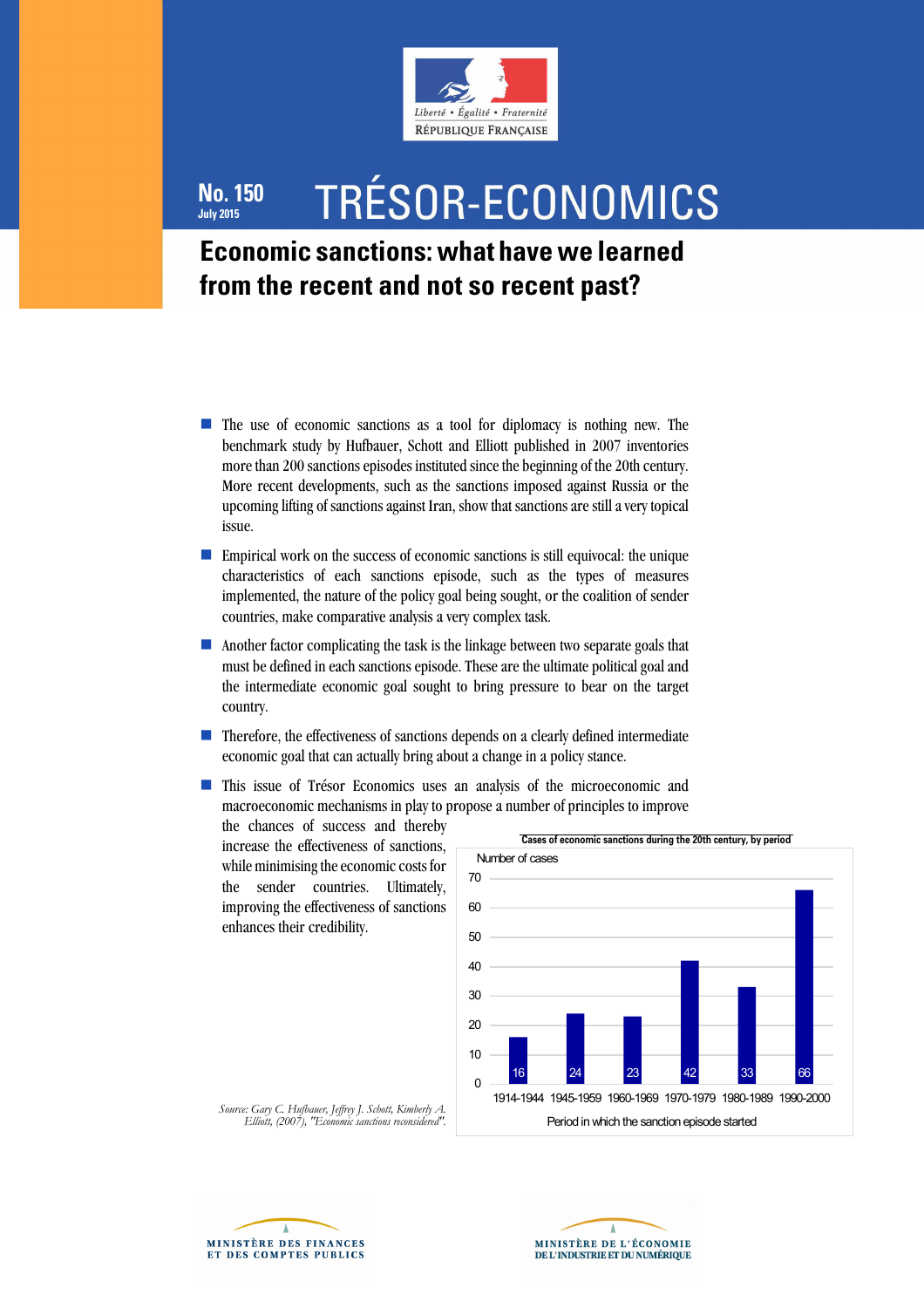# **1. What forms do economic sanctions take?**

The economic literature defines economic sanctions as **restrictive economic measures** imposed by one or more governments (sender countries) on another country, or a group of individuals from that country, which is deemed to have an antagonistic policy (target country), **with the aim of affecting its welfare and/ or economic resources**. The ultimate goal is **to use economic pressure** to obtain a change in the target country's domestic or foreign policy.

The complexity of the analysis of economic sanctions stems primarily from the fact that each case has unique features, and may differ across several dimensions, starting with:

#### **1.1 The nature of the policy goal and the possible concomitant use of force**

The policy goal may be modest or ambitious, ranging from settling a simple trade dispute to achieving regime change. When the goals have been very ambitious, military actions or covert actions have often backed up the economic sanctions (see Table 1). In more recent cases, economic sanctions are more likely to have been used on their own (60% of cases prior to 1960, compared to more than 85% after that).

|                            | Nature of policy goal                       | <b>Case sanctions</b><br>accompanied by military<br>action | <b>Case of economic</b><br>sanctions alone | <b>Total</b> |
|----------------------------|---------------------------------------------|------------------------------------------------------------|--------------------------------------------|--------------|
| Modest goals               | Settlement of a trade dispute               | $\theta$                                                   | 9                                          | 9            |
|                            | Release of hostages, extraditions           | $\mathfrak{D}$                                             | 6                                          | 8            |
| Limited goals              | Improvements in human rights situation      | $\overline{2}$                                             | 19                                         | 21           |
|                            | Other cases (nuclear safety, etc.)          | $\overline{4}$                                             | 22                                         | 26           |
| Relatively ambitious goals | Recognition/non-recognition of a government | 4                                                          | 6                                          | 10           |
|                            | Nuclear non-proliferation                   | 6                                                          | 12                                         | 18           |
|                            | Impairment of military capabilities         | 1                                                          | $\overline{4}$                             | 5            |
|                            | Democratisation of target country           | 1                                                          | 16                                         | 17           |
|                            | Other cases (Berlin blockade, etc.)         | 6                                                          | 5                                          | 11           |
| Very ambitious goals       | Stopping a civil war                        | 4                                                          | 3                                          |              |
|                            | Ending a military intervention              | 6                                                          | 13                                         | 19           |
|                            | Settling territorial disputes               | 4                                                          | 2                                          | 6            |
|                            | Contributing to a military victory          |                                                            | $\theta$                                   |              |
|                            | Regime change                               | 21                                                         | 19                                         | 40           |
| Total                      |                                             | 68                                                         | 136                                        | 204          |

#### **Tableau 1 : Type of economic sanctions by policy goal**

#### **1.2 The nature of the sanctions imposed**

Economic sanctions differ greatly. They can be divided into three main categories:

- i) **Individual measures,** such as travel bans or asset freezes, are targeted sanctions used to restrict the travel and financing of specific individuals or corporations. Asset freezes are the main form of individual sanctions and the key measure used in response to embezzlement of public funds (ill-gotten gains).
- ii) **Trade restrictions:** such restrictions may apply to the target country's exports in order to limit their foreign currency earnings, through restrictions on commodity exports, for example, or to the sender country's exports, with the aim of preventing the target from acquiring weapons or specific technologies, or with the aim of increasing the cost of supplies of certain goods for the target. Restrictions on the sender country's exports present two drawbacks. Exporters are likely to see their sales drop and suppliers from countries that do not impose sanctions may step in to replace them, weakening the impact of the sanctions and causing the sender country's exporters to lose market share.

Trade restrictions may apply to one or more sectors (energy, luxury goods, etc.) or be a complete trade embargo.

*Source: authors, based on Hufbauer, Schott and Elliott (hereinafter, HSE), 2007.*

- iii) **Financial restrictions:** these restrictions can be very complex and, in some cases, choosing the right measure will depend on how developed the target country's financial sector is. Some of them can have a very broad impact if they are imposed by a group of countries that play a central role in the international financial system. Four sub-categories of financial measures may be defined:
- **Restrictions on financing for the target country** (bank financing, market financing, bilateral aid, multilateral loans, etc.). Such restrictions can reduce investment capacity, increase borrowing costs and put pressure on the balance of payments.
- **Foreign direct investment restrictions:** this type of restriction can be aimed at direct investment enterprises in the target country, as well as the target country's enterprises in the sender countries.
- **Restrictions (or controls) on banking transactions:** examples include restrictions on the use of a currency, on access to the SWIFT interbank payment

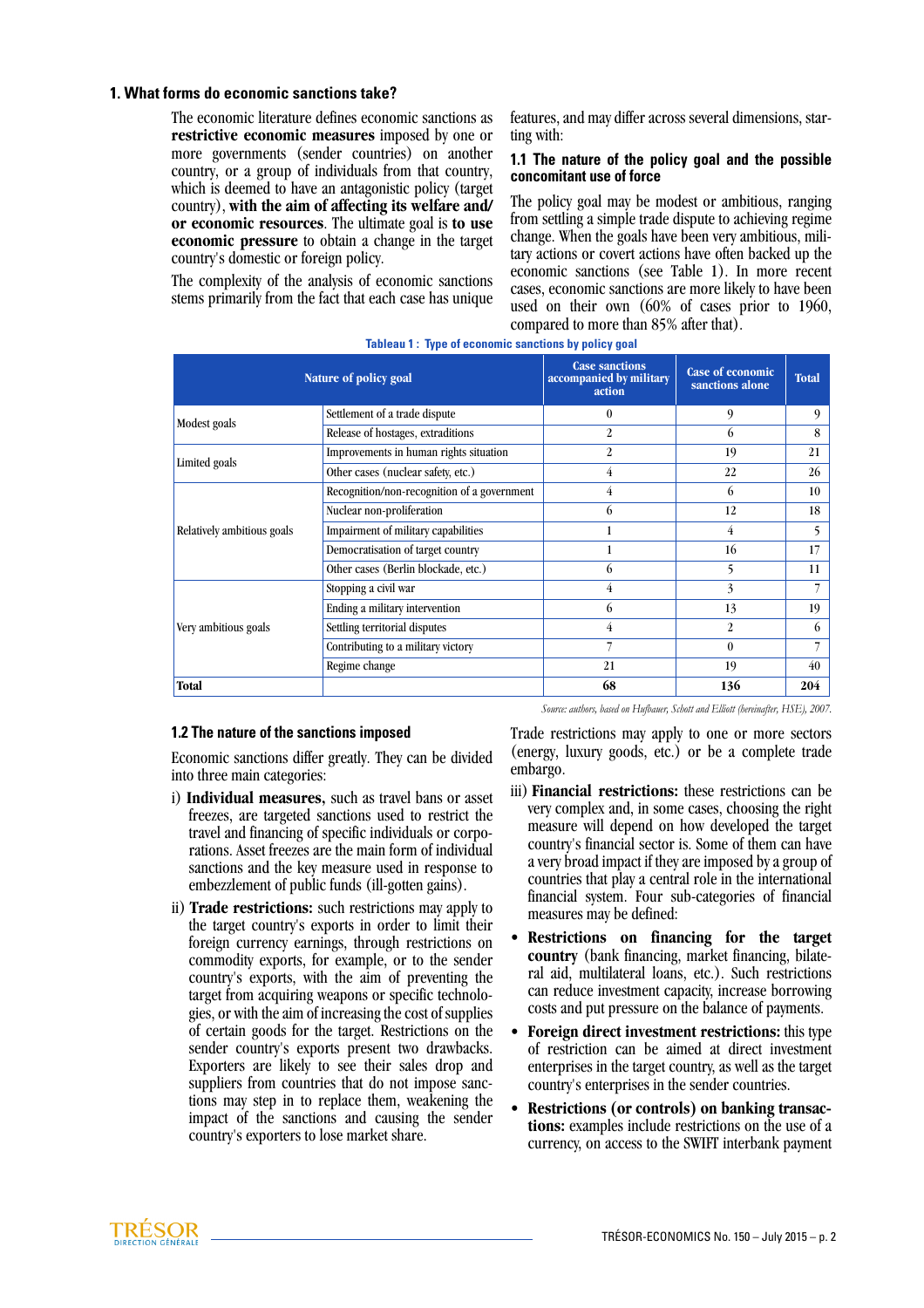network or on financing related to embargoed equipment, or a ban on correspondent banking relationships. Such measures do hamper the target country's financial system, but they can also have a very severe impact on legitimate trade.

• **Bank freezes:** such measures may have a very broad impact if they are imposed on a large segment of the banking sector. If the freeze is extended to the central bank, it could halt transactions that would otherwise be authorised (meaning that neither the underlying business transactions nor the counterparties fall under a provision of sanctions regimes), leading to a blanket ban on all exports, including humanitarian exports (medicines, etc.).

#### Box 1: **Two case studies: the South African apartheid regime and the conflict between Russia and Kazakhstan about minority rights (1993-1995)**

a/ The sanctions imposed on South Africa with the aim of ending apartheid were maintained over a very long period (1963 to 1994). The United Nations, the United States and the European countries, the Commonwealth countries, and the Organisation of Arab Petroleum Exporting Countries adopted a wide range of restrictions (embargo on arms sales, exports of South African coal, sports boycott, etc.). The most important sanction was the embargo by the Arab petroleum exporting countries introduced on petroleum sales to South Africa in 1973. This embargo was backed up by a UN recommendation in 1977.

However, Iran refused to impose the sanction and became the main petroleum supplier for South Africa, which had to undertake a costly stockpiling strategy. Despite the added costs for the target country, the fact that the sanction was not universally applied (only one oil exporting country refused to comply) made it possible to circumvent the embargo.

b/ In the early 1990s, Russia imposed economic sanctions on Kazakhstan with two goals, having a larger say in the management of mineral resources and enhancing the rights of ethnic Russian minorities. Russia used its monopoly over the pipeline network in the CIS to limit the amounts of Kazakh oil and gas carried by the network. The sanctions could have taken a very heavy toll on Kazakhstan's economy, reducing GDP by some 5 points per year according to estimates by HSE. Consequently, Kazakhstan agreed to concessions regarding Russia's two demands.

#### **1.3 The coalition of sender countries and their economic links with the target country**

The group of sender countries and their commercial and financial links with the target country are key parameters. In the vast majority of cases, sanctions have been imposed unilaterally. There have been only 27 cases of sanctions imposed by the UN or its predecessor,

# **2. Which economic channels transmit the impact of sanctions to the target country?**

- a) Given the wide variety of sanctions, the economic mechanisms involved are very diverse. **The impact of many sanctions is felt only at the microeconomic level** (travel bans, freezes of individual and corporate assets, embargos on exports of specific technologies to the target country, direct investment restrictions in certain sectors, bans on technical assistance, bans on arms sales and bank freezes). An assessment of these sanctions calls for a detailed case-by-case analysis.
- b) **Economic sanctions that have a real macroeconomic impact are primarily sanctions that significantly undermine the target country's balance of payments.** More specifically, only major financing restrictions that have a negative effect on the target country's capital account and/or affect the target country's cost of borrowing, or trade embargos on the target country's key exports that have a negative effect on its balance of trade have the potential to produce a powerful impact on the balance of payments. In other words, for maximum economic effectiveness, a sanctions policy **must affect financing and trade flows asymmetrically,** targeting the flows that contribute to

increasing the target country's reserves, such as financing flows into the target country and export flows out of the target country. Clearly, the impact of trade sanctions will be more powerful if the target country has strong trade links to the sender countries and the sanctions are imposed by a large number of sender countries. However, an embargo on commodity exports from the target country could have a major impact on the price of the commodity in question if the target country is a major oligopolistic supplier. In some cases, the negative macroeconomic impact of higher commodity prices on the sender countries can be massive, so much so that such sanctions cannot be seriously considered.

the League of Nations. And yet, the universal application of a sanction is an important component of its effectiveness. Historically, sanctions were mainly imposed by individual countries or coalitions of western democracies. Of the 204 cases of sanctions inventoried by HSE,

134 were imposed by the OECD countries.

c) **Ultimately, the balance of payments shock produced will affect the other macroeconomic aggregates, including GDP and the budget.** The negative impact on GDP from a deterioration of the current account balance should be greater (with a one-for-one direct impact on GDP before adjustment and linkage to other macroeconomic statistics) than the negative impact on the capital account produced by a suspension of an equivalent amount of financing. The negative impact of cutting off financing would be

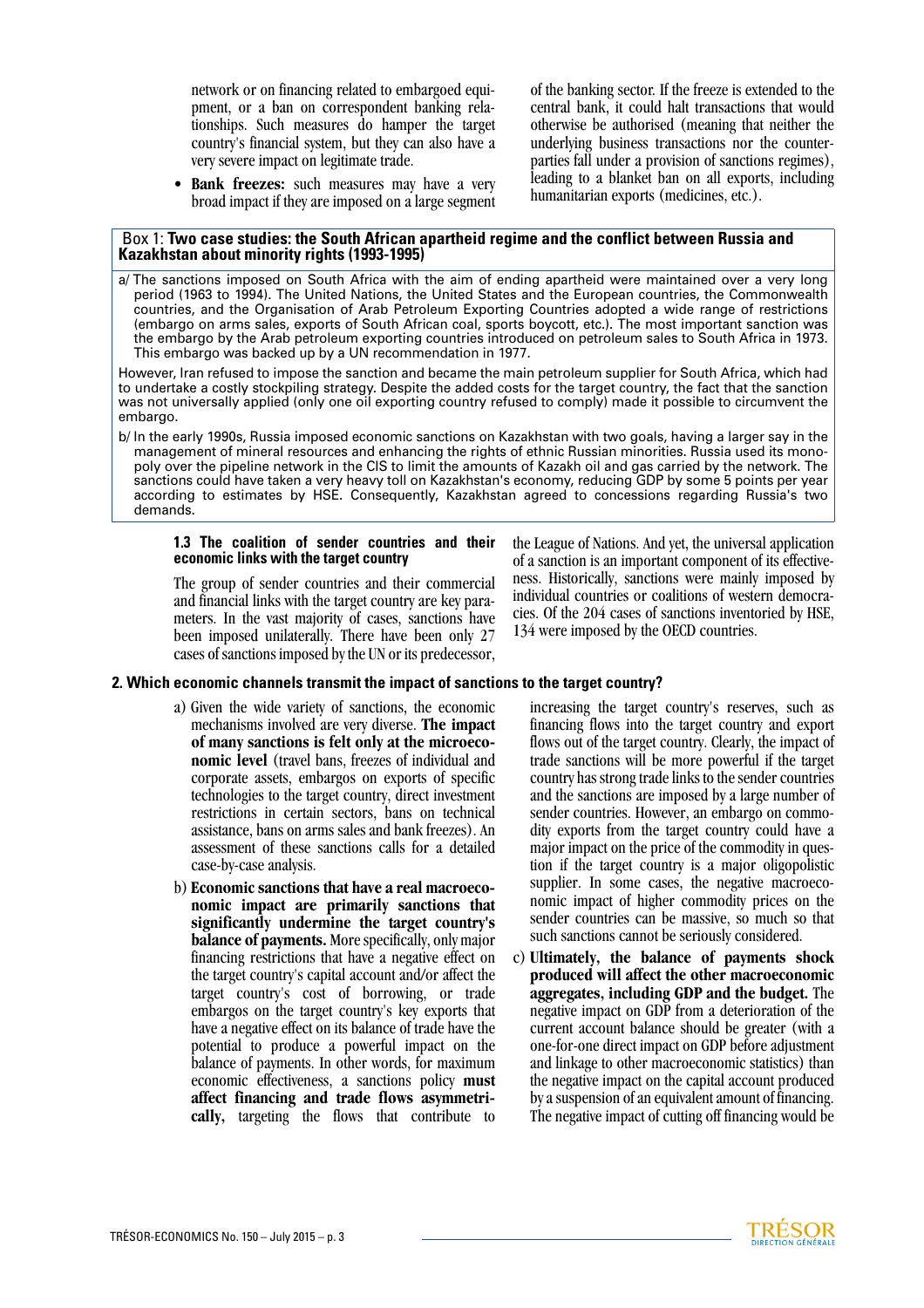felt in reduced investment capacity. The severity of the impact will depend on whether the financing is used for consumption, capital formation or asset purchases. The impact would also increase the cost of borrowing to a degree that will depend on the target country's ability to find alternative financing.

When sanctions cause the target country's reserves to dwindle far enough, they lead to strong pressure on the exchange rate. They also result in higher financing costs if the country's credit rating is downgraded. However, a downgrade could result in a negative impact for the sender country, especially if it is a major net creditor of the target country.

d) **Counterintuitively, trade embargos have frequently been imposed on the sender country's own exports,** either individually or as part of a general embargo. This approach may make sense, when it is aimed at depriving the target country of some means of action or strategic resources for its economy, but the impact of such embargos is much less direct and usually less severe for the target country, which does not see its reserves dwindle or a short-term drop in GDP, unless the embargo has a major impact on inflation. These embargos could have an impact on GDP in the longer term, if they prevent one of the target country's key industries from developing. However, this implies that there is little possibility of finding other countries that are willing or able to supply the embargoed goods or services, either because the sender countries are the sole producers of the goods or because the sanctions are universally applied. Chart 1 shows the transitory nature of the potential welfare loss when such substitutions are possible. The main drawback of such sanctions is their direct negative impact on the exports of the sender countries, potentially leading to a more severe welfare loss for the sender country than for the target.



**Chart 1: Dynamic effect on the welfare of a country targeted by restrictions on its imports**

*Source: authors.*

Key: The initial equilibrium of supply and demand for a good (E1) on the target country's market corresponds to its suppliers' (including the sender country) sales of a quantity  $Q_f$  of a good at a price  $P_f$ . When the sanction is imposed "restricting imports by the target country", the quantity supplied to the target country<br>decreases to  $Q_f$ . The supplier's withdrawal causes the s sanction is not universally applied, the target country can call on alternative suppliers (who gain greater market power) or turn to higher priced domestically produced goods to obtain a greater quantity  $Q_2$  of a good at a price  $P_2$ . In the medium term, the supply available to the target country will be adjusted (balancing out at *E<sub>3</sub>*) as new producers enter the market or factors of production are adapted to take advantage of the opportunities resulting from the withdrawal of the sender country. The degree of adjustment will depend on the substitutability of the good. (If it is fully substitutable,  $S_3$  is superposed over  $S_1$ ). This means that the actual impact of the sanction on the target country's welfare, which results from the decrease in quantities and the increase in the unit price (dP) of the good,<br>is reduced to the net loss shown in red. The loss of sal to alternative markets. This loss of sales may result in a welfare loss that is greater than that inflicted on the target country.

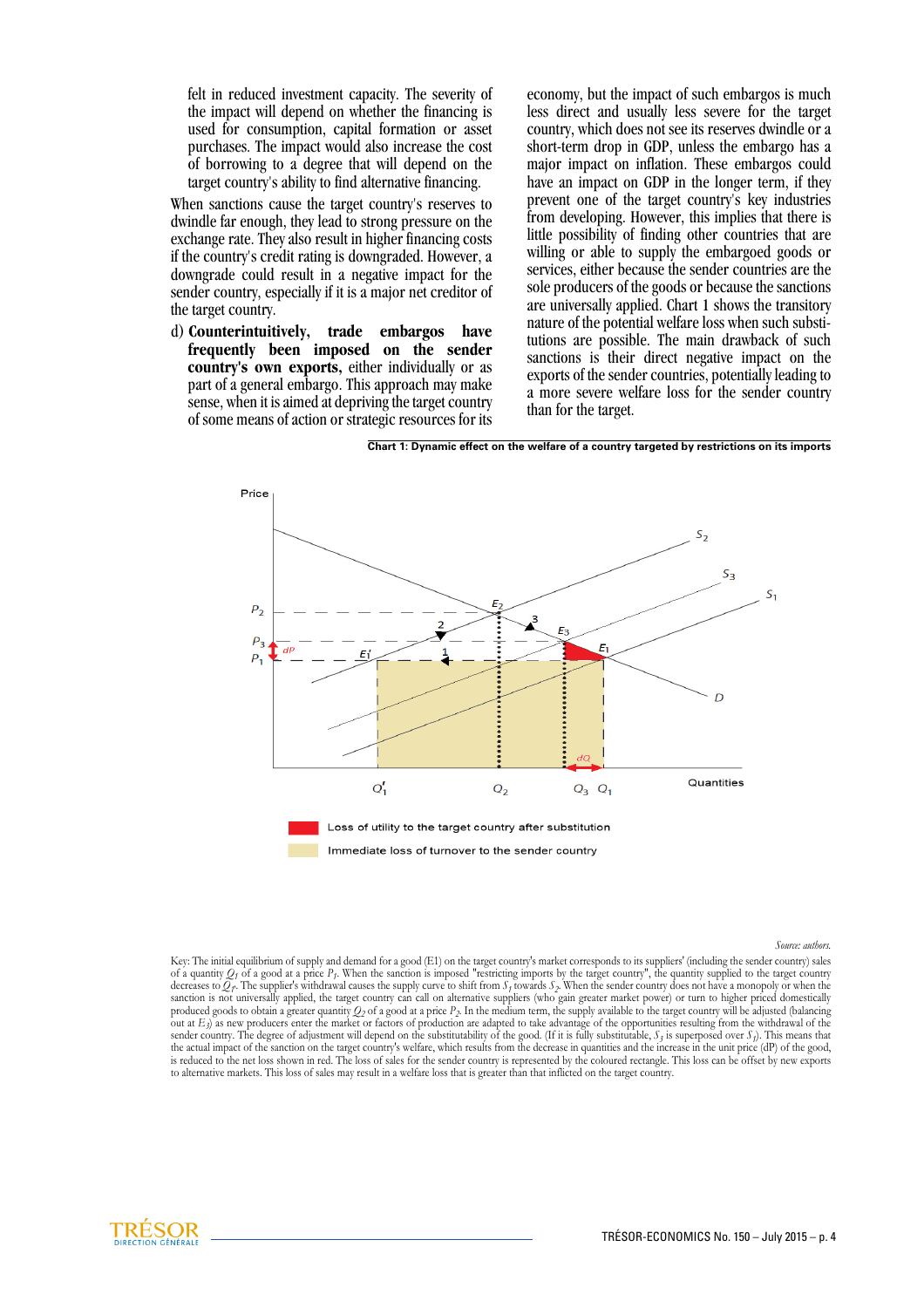### Box 2: **Literature review on the effectiveness of sanctions**

The effectiveness of economic sanctions is still a controversial issue in economic literature. In the 1970s, the consensus seemed to be that economic sanctions were much less effective than the use of military force. Hufbauer, Schott and Elliott (HSE) initiated case studies with the aim of being as comprehensive as possible and followed them up in 1985, 1990 and 2007. In their latest survey, the authors concluded that sanctions had a relatively high effectiveness rate of some 34%.

The work by HSE can be used as a benchmark, by virtue of the sample size (204 cases of sanctions) and by the number of variables studied, but Robert Pape severely criticised their methodology: (*Why Economic Sanctions Do Not Work*, 1997). Pape's criticisms cover four aspects:

- In some cases, the policy goal attributed to the economic sanction was not achieved (for example, Egypt ultimately rejected international control of the Suez Canal, despite the sanctions imposed by the United Kingdom, France and the United States).
- In many cases, the causal link between achieving the policy goal and economic sanction has not been established (for example, the methodology of HSE suggests that economic sanctions made a decisive contribution to the Allied victory over Germany in 1945, or in the overthrow of Allende in 1973). According to Pape, the use of force often turns out to be the decisive step, making up for the failure of sanctions.
- The method used to assess success is extremely crude, arbitrarily combining achievement of the policy goal and the contribution made by sanctions. The two components are scored on a scale from 1 to 4 and the two scores are then simply multiplied.
- Pape feels that mere trade disputes, where sanctions have a much higher success rate, should not be included in the analysis.

After reconsidering the work of HSE, Pape comes up with a success rate of barely 4%. His criticism seems to be justified on the whole, but Pape takes an extreme approach to causality (if there is any doubt, sanctions are deemed not to have contributed to success). If we take a middle approach to the matter of causality, meaning *i)* not counting as successes for sanctions cases where military action or internal guerrilla action made the decisive contributions to achieving the policy goal, but *ii)* counting as successes cases where economic sanctions brought major pressure to bear, then the success rate, based on the same data set, comes out at 17.5 (see Table 2). If we exclude trade disputes, the success rate shrinks to 16%.

A recent study by the Targeted Sanctions Consortium (*Evaluating the Impacts and Effectiveness of UN Targeted Sanctions*, 2012) analyses 56 cases of sanctions imposed by the UN between 1992 and 2012. Three effectiveness criteria are defined, from the most to the least ambitious: *i)* changing the target country's policy choices, *ii)* constraining the target country's activities and *iii)* stigmatising the target country. Based on the sample, the authors find that sanctions are more effective for stigmatising a country (43% success rate) and for constraining their activities (42%) than for actually changing policy (13% success rate). The success rate is also much higher when the policy goal is a modest one. Furthermore, in 55% of the cases considered, the use of military force has accompanied the sanctions (the authors emphasise that the interpretation of success ratios examines correlation rather than causality.

#### **3. How can sanctions be improved?**

#### **3.1 The selection of instruments could be refined**

a) Most surveys of the effectiveness of sanctions give only cursory consideration to the nature of the sanctions used or the relative importance of the economic measure compared to the ultimate policy goal. And yet, the effectiveness of a sanction and its chances for success theoretically depend heavily on its appropriateness, which can be assessed from many angles (cost inflicted on the target country, cost incurred by the sender country, relative severity of the sanction, possibilities for circumventing the sanction, ambitiousness of the policy goal, etc.). Therefore, it is probably wiser to assess the success rate of sanctions **conditionally**, relying on a number of key parameters, rather than a gross overall success rate suggesting that different types of sanctions are equivalent.

In keeping with this hypothesis, Table 2 confirms that the choice of instrument clearly affects the chances of success for a sanction policy. Schematically, we see that:

- The cases where sanctions post the highest success rate are those where the main measure concerns a key export industry in the target country (NB: the negative impact for the sender countries can be minimised if substitution of the goods or sectors concerned is easy).
- On the other hand, sanctions that restrict the sender countries' exports to the target country seem to be much less effective; the relatively frequent use of such measures (33 cases inventoried, excluding arms supplies) suggests that potential substitution of other suppliers may have been underestimated, as shown by the case of South Africa. Furthermore, it is always hard to get all countries to impose sanctions, but obtaining universality is much more critical for sanctions aimed at exports to the target country than for sanctions aimed at exports **from** the target country. In the first case, successful use of sanctions primarily involved restrictions on supplying uranium (where producers form an oligopoly) in order to restrict the possibility of re-exporting nuclear materials. This confirms the theoretical condition that this type of sanctions should be used only for clearly non-substitutable products in order to have a significant impact.
- Restrictions on financing may be effective, if the target country is very reliant on assistance or loans. On the other hand, when asset freezes or investment restrictions have been imposed as the main sanctions on this sample, they have not been successful.

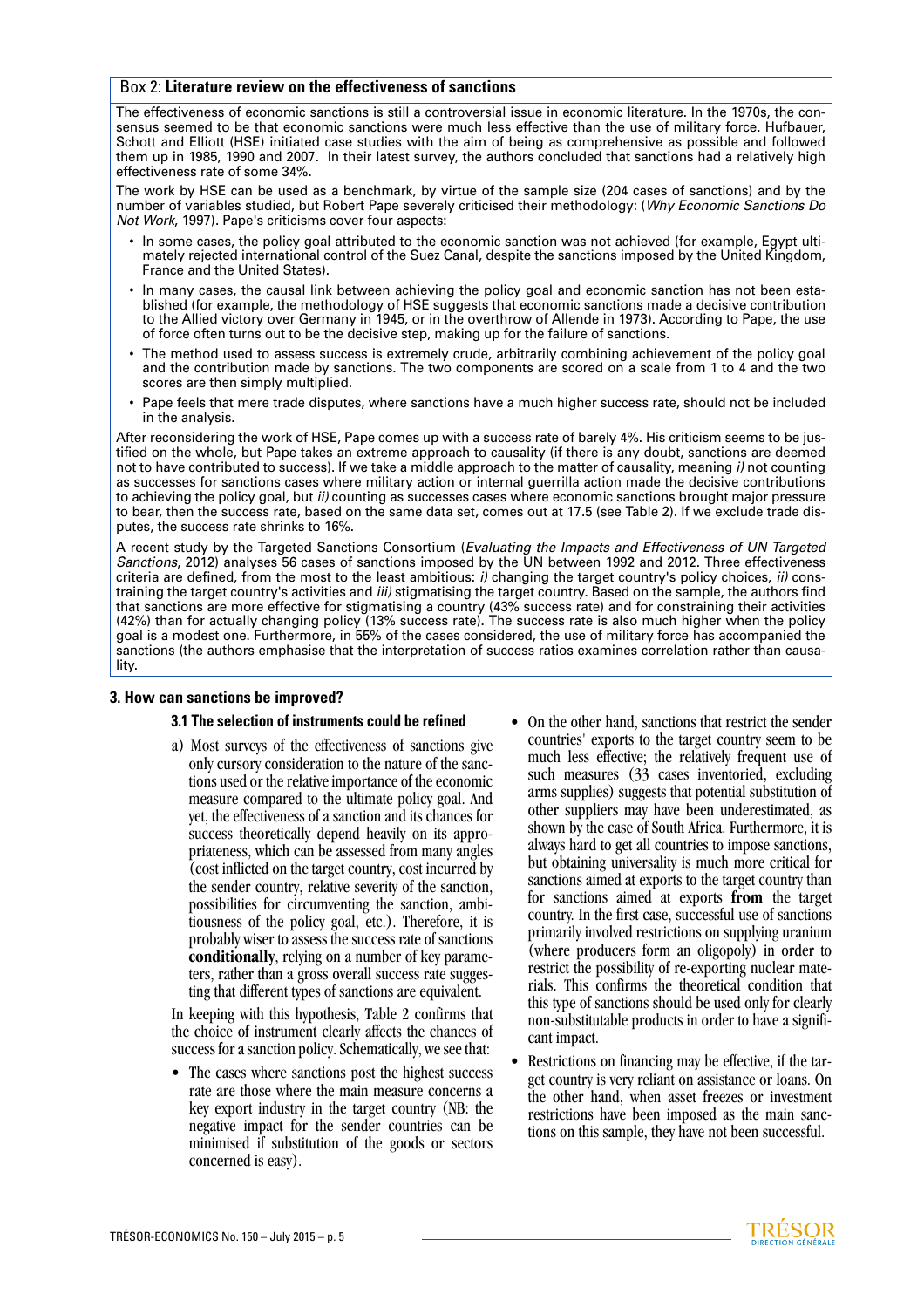- Increasing the number of sanctions does not necessarily make them more effective. Combining export restrictions with restrictions on imports and financial transactions does not increase the chances of success and has often been the sign of a poorly calibrated sanctions regime (e.g. the League of Nations' sanctions against Italy after it attacked Abyssinia in 1934).
- b) Calibrating an intermediate economic goal of the sanction regime that could be in line with the ultimate policy goal calls for:
- Clear definition of both goals (while the policy goal is generally clearly defined, the economic goal is

very rarely clear cut).

- The definition of the economic goal relies on an analysis of the target country's weaknesses and potential circumvention of sanctions (e.g. the sanctions imposed on the Khmers Rouges' wood exports in 1992 were ineffective because of smuggling).
- The severity of sanctions and the resulting economic pressure must be proportionate to the ambitiousness of the policy goals with regard to the target country. The highest success rate of sanctions is achieved when the cost inflicted appears to be high compared to the political demands being made (e.g. Russian sanctions against Kazakhstan).

| <b>Restrictions aimed</b><br>primarily at                | Main measure concerns                                                                     | Number of<br>cases (o/w<br>threatened) | Number of<br><b>SUCCESSES</b><br>(o/w threatened) | <b>Success</b><br>rate |
|----------------------------------------------------------|-------------------------------------------------------------------------------------------|----------------------------------------|---------------------------------------------------|------------------------|
| Target country's imports                                 | Supply of commodities and nuclear technology related to non-<br>proliferation goals       | 12(2)                                  | 3(1)                                              | 25%                    |
|                                                          | Embargos on selected imports from the target country                                      | 21                                     | $\mathbf{1}$                                      | 5%                     |
| Military assistance and arms sales to the target country |                                                                                           | 19                                     | 1                                                 | 5%                     |
| Target country's exports                                 | Very specific goods and services (government procurement,<br>etc.                         | 6(1)                                   | 2(1)                                              | 33%                    |
|                                                          | Trade barriers (tariff barriers and other barriers)                                       | 6(1)                                   | 1                                                 | 17%                    |
|                                                          | One of the main exported resources (petroleum, etc.)                                      | 13(1)                                  | 7(1)                                              | 54%                    |
|                                                          | All exports or broad restrictions on market access                                        | 7                                      | 4                                                 | 57%                    |
| All trade                                                | Total embargo in times of war                                                             | 9                                      | $\theta$                                          | 0%                     |
|                                                          | Other cases of broad-based embargos or blockades                                          | 16                                     | 3                                                 | 19%                    |
|                                                          | Other measures affecting imports and exports                                              | 7                                      | 1                                                 | 14%                    |
| <b>Financial flows</b>                                   | <i>Modest</i> bilateral financial assistance and/or multilateral loans                    | 21(2)                                  | 1                                                 | 5%                     |
|                                                          | Major bilateral financial assistance and/or multilateral loans                            | 41(1)                                  | 9(1)                                              | 22%                    |
|                                                          | Dollar financing (for oil purchases)                                                      | 1                                      | 1                                                 | 100%                   |
|                                                          | Other (asset freezes, expropriations, investment restrictions,<br>suspension of payments) | 8                                      | $\theta$                                          | 0%                     |
| Broad combinations of trade and financial sanctions      |                                                                                           | 12(3)                                  | 1                                                 | 8%                     |
| Atypical cases                                           | Anti-boycott law, expulsion of migrant workers, etc.                                      | 5                                      | 1                                                 | 20%                    |
| <b>Total</b>                                             |                                                                                           | 204 (11)                               | 36(4)                                             | 18%                    |

#### **Table 2: Success rate of sanctions by instrument used**

*Source: authors' estimates based on the HSE data set (2007).*

NB: The success rate is assessed using the information from the HSE data set and the following criteria: a sanction is considered to be successful if the policy goal is broadly achieved in a lasting manner and the achievement of the goal can primarily be attributed to the economic sanctions.

- If the contribution of the economic sanction seems to be uncertain, but probable, we decided (contrary to Pape's methodology) to count it as a success.

Only 36 of the 70 cases originally counted as successes by HSE are successes according to the criteria above. In 25 of these cases, the main factor in achieving the policy goal was something else (domestic factors, military or diplomatic pressure, a coup d'état organised by the sender country, etc.). In 9 cases, the goal was not achieved in a lasting manner or was only partially achieved.

| Table 3: Success rate of sanctions according to the ambitiousness of the policy goal |  |  |  |
|--------------------------------------------------------------------------------------|--|--|--|
|--------------------------------------------------------------------------------------|--|--|--|

| Policy goal    | <b>Cases</b> | <b>Successes</b> | Rate |
|----------------|--------------|------------------|------|
| Modest         |              | 11               | 65%  |
| Limited        | 47           | 11               | 23%  |
| Ambitious      | ωı           | 10               | 16%  |
| Very ambitious | 79           |                  | 5%   |

*Source: authors' estimates based on the HSE data set (2007).*

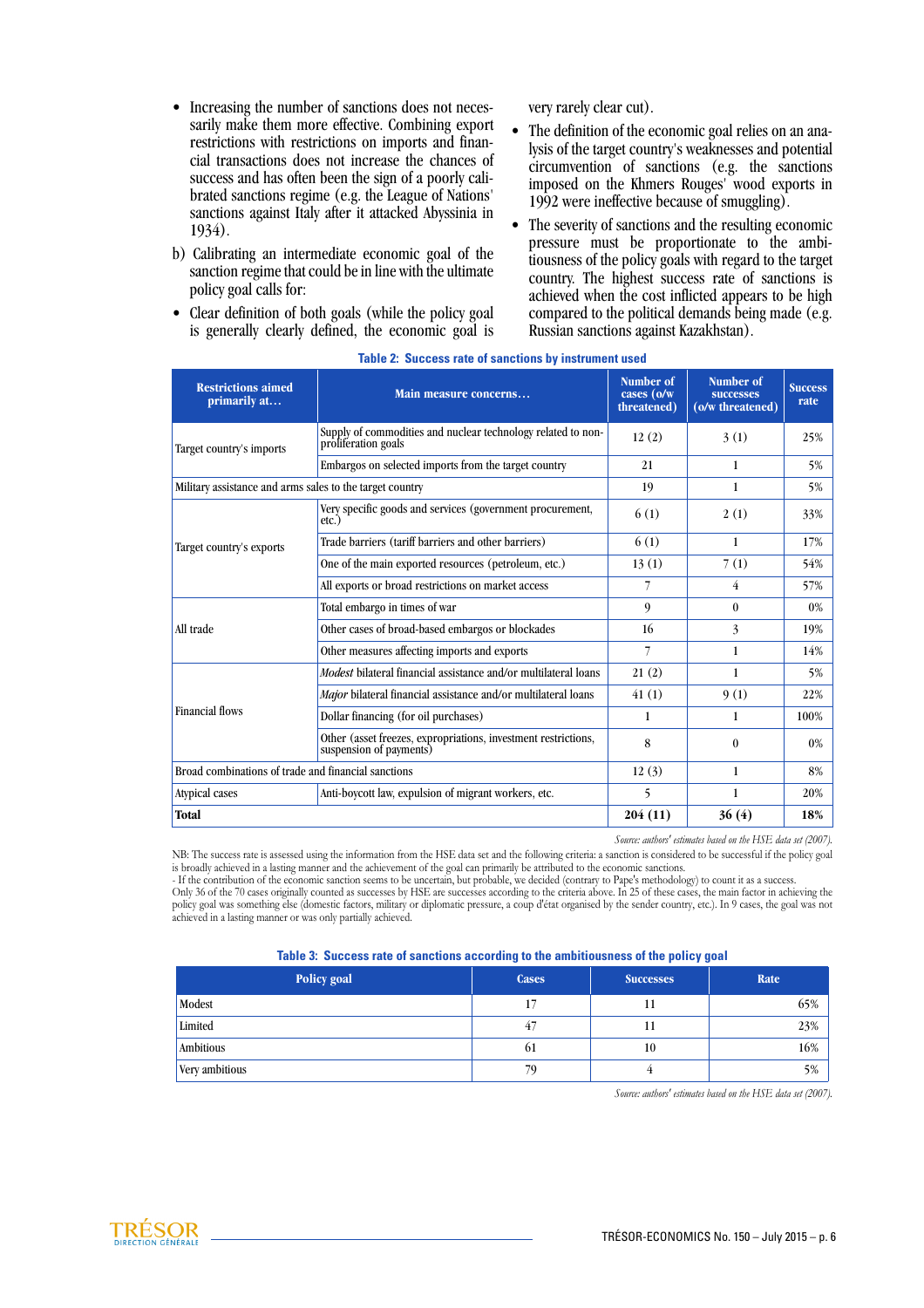#### **3.2 The cost incurred by the sender country or countries could be reduced**

Experience has shown that the cost incurred by the economies of the sender countries have sometimes been higher than necessary. More specifically, a combination of three factors increases this cost:

- Choosing an inappropriate instrument: i) either by failing to consider the externalities of some measures with regard to trade (typically, a bank freeze squeezes legitimate trade flows in both directions); ii) or by seeking to choose a symbolic sanction. Thus, in 23 of the 119 cases of sanctions imposed by the United States, export credit granted by the US Export-Import Bank was restricted. And yet, export credits primarily benefit exporting companies from the sender country, helping them to win new markets.
- Failure to obtain universal application of sanctions or the fact that not enough countries join the sender country in imposing the sanctions. In this case, the measures chosen should offer the fewest opportunities for circumvention or boons for countries that do not impose them.
- Finally, the practical difficulties of implementing sanctions are often underestimated and the uncertainty created by sanctions, along with the compliance costs incurred by companies and banks may lead to patterns of "over-compliance" that hamper legitimate trade. Some of these factors include:
- i) Vaguely defined concepts, such as "indirect financing", "making economic resources available indirectly", "financial assistance" or "controlled funds", can be interpreted in different ways.
- ii) The use of identical notions, but in ways that vary from one type of sanction to the next, makes it difficult to achieve harmonised application of standards and favours the harshest standard.
- iii) Failure to comply with the principle of no retroactive laws means that banks are reluctant to engage in actions that may become illegal later on. For example, export transactions can take several weeks to complete, meaning that a payment for a transaction that started out as perfectly lawful, but falls due after the entry into force of new sanctions, may be prohibited.
- iv) Regulations may result in a requirement for banks to monitor or filter certain transactions, particularly for sanctions imposing embargos on certain goods. The monitoring process may turn out to be very costly for banks, which, in some cases, may prefer to withdraw from the market outright and stop all transactions, rather than implementing costly monitoring procedures. In such cases, sanctions also impede legitimate trade indirectly.

Systematic consideration of this uncertainty, which promotes or exacerbates "overcompliance", when choosing sanctions to be imposed on the target country should help limit the negative impact of sanctions on the sender country or countries.

# Box 3: **Recent innovations: sanctions against Russia**

Council Regulation (EU) 833/2014 of 31 July 2014 concerning restrictive measures in view of Russia's actions destabilising the situation in Ukraine included an original and narrowly targeted financial sanction: Article 5 of the Regulation restricts access to capital markets for a number of Russian entities (Russia's public financial institutions) by prohibiting the purchase of their newly issued securities (equities and bonds) with a maturity of more than 90 days (later cut to 30 days by EU Regulation 960/2014 adopted on 8 September 2014).

Such a sanction broadly meets the criteria highlighted above regarding effectiveness and minimal costs for the sender country by combining the following characteristics:

- It treats financial flows to the target country differently from financial flows from the target country.
- It singles out one of the main vulnerabilities of the Russian economy, namely long-term financing in foreign currencies for Russian companies.
- It has a clearly defined economic goal: increasing the cost of capital for Russia's leading public banks.
- It limits the cost incurred by the sender countries to a reduction in the size of their securities issuance market. • The compliance costs for banks are lower than the cost of monitoring commercial transactions.
- Its application, while not universal, is very broad since the United States imposed a similar sanction and the demand for securities on this market comes mostly from European and American investors.
- The scope of the sanction can be modulated easily by changing the number of entities targeted or the maturities of the securities concerned, etc.
- It is very clearly defined.

# **4. Conclusion and "best practices"**

A number of principles can be proposed for drafting sanctions policy based on the matters discussed above. Seven key steps can be identified:

1/ **Conduct the most rigorous economic analysis possible of the impact of sanctions before imposing them,** looking at the vulnerability of the target country, trade links and specific characteristics of the capital market. The analysis must include the negative impact of the potential sanctions for the sender country, including the direct and indirect effects of a deterioration of the macroeconomic situation, for example. If possible, the analysis should also consider potential retaliatory measures that the target country may take. For example, if a potential sanction is aimed at commodity exports from the target country, which appears to be the most effective tool, the analysis should also assess the possible impact on world prices.